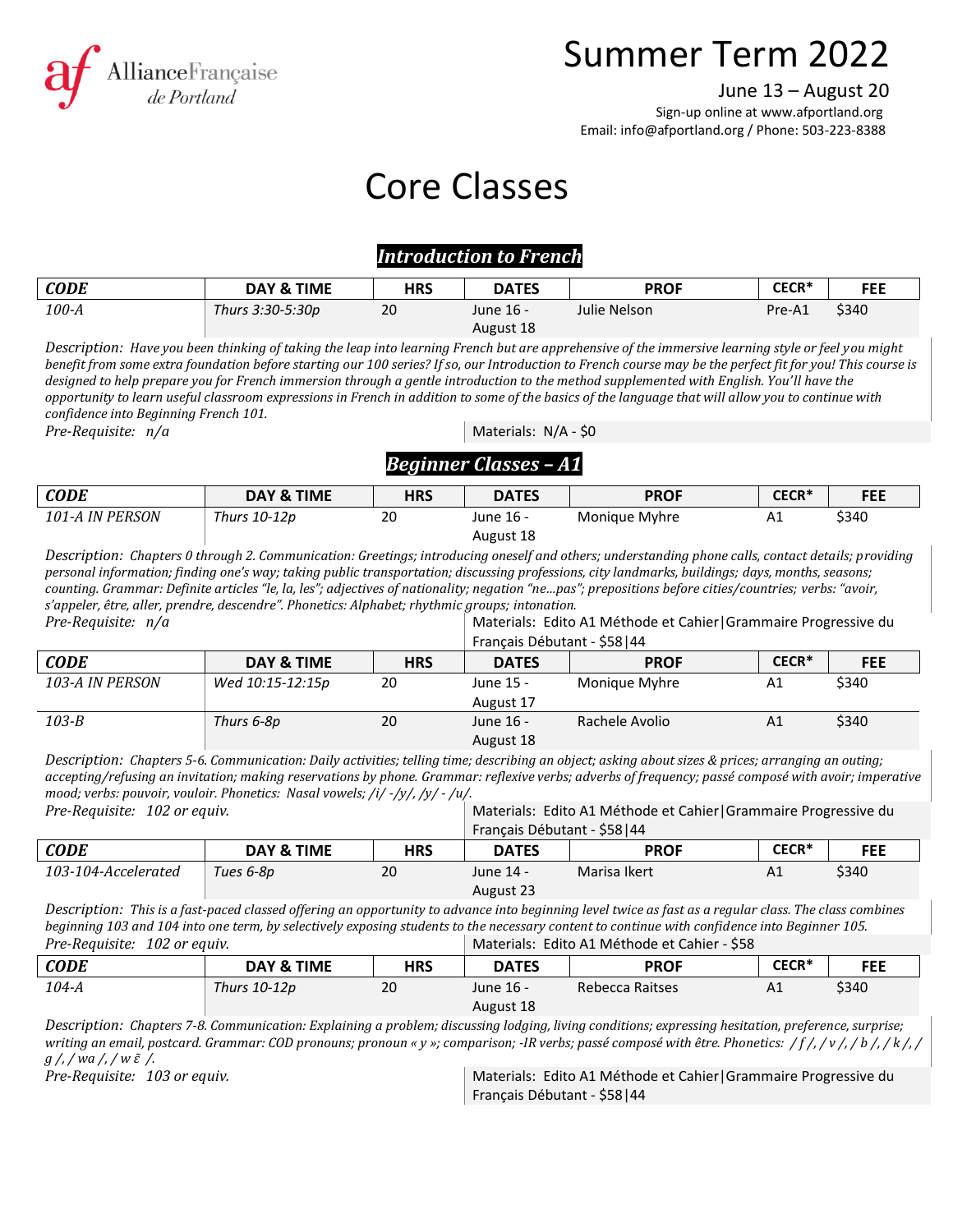| <b>CODE</b> | DAY & TIME | HRS | <b>DATES</b> | <b>PROF</b>    | CECR <sup>*</sup> | <b>FEE</b> |
|-------------|------------|-----|--------------|----------------|-------------------|------------|
| 106-A       | Mon 6-8p   | 20  | June 13 -    | Rachele Avolio | A1                | \$340      |
|             |            |     | August 15    |                |                   |            |

*Description: Chapters 11-12.Communication: Expressing choices, dissatisfaction, (dis)-agreement, one's interests; encouraging & reassuring.*  Grammar: Comparisons; COD & COI pronouns ; "y"; review of tenses. Phonetics: /p/, /b/ ; enchaînement vocalique ; silent & pronounced "e"; semi*consonants. Pre-Requisite: 105 or equiv.* Materials: Edito A1 Méthode et Cahier|Grammaire Progressive du

| Pre-Requisite: 105 or equiv. |            |            | -Materials: Edito AI Methode et CanierTGrammaire Progressive du<br>Français Débutant - \$58   44 |                 |       |            |
|------------------------------|------------|------------|--------------------------------------------------------------------------------------------------|-----------------|-------|------------|
| <b>CODE</b>                  | DAY & TIME | <b>HRS</b> | <b>DATES</b>                                                                                     | <b>PROF</b>     | CECR* | <b>FEE</b> |
| A1 to A2 Bridge              | Wed 10-12p | 20         | June 15 -                                                                                        | Rebecca Raitses |       | \$340      |

*Description: Cross the bridge from A1 to A2 in this transition class where students will gain confidence in their spoken communication skills through review of grammar, vocabulary, and pronunciation learned in the Édito A1 sequence. Pre-Requisite: 106 or equiv.* Materials: N/A - \$0

#### *Lower Intermediate Classes – A2*

August 17

| <b>CODE</b> | DAY & TIME | <b>HRS</b> | <b>DATES</b> | <b>PROF</b>        | CECR* | <b>FEE</b> |
|-------------|------------|------------|--------------|--------------------|-------|------------|
| 203-204-A   | Tues 6-8p  | 20         | June 14 -    | Anna Alexis Michel | A2    | \$340      |
|             |            |            | August 16    |                    |       |            |

*Description: This is a fast-paced classed offering an opportunity to advance into lower intermediate level twice as fast as a regular class. The class combines lower intermediate 203 and 204 into one term, by selectively exposing students to the necessary content to continue with confidence into lower intermediate 205.* 

Pre-Requisite: 202 or equiv. Materials: Edito A2 Méthode et Cahier - \$58

| <b>CODE</b> | DAY & TIME | <b>HRS</b> | <b>DATES</b> | <b>PROF</b>  | <b>CECR*</b> | <b>FEE</b> |
|-------------|------------|------------|--------------|--------------|--------------|------------|
| $203-A$     | Mon 10-12p | 20         | June 13 -    | Karim Maalem | ΑZ           | \$340      |
|             |            |            | August 15    |              |              |            |

*Description: Chapters 5-6. Communication: Describing/understanding health issues; giving advice; expressing an opinion, agreement, disapproval, dissatisfaction. Grammar: Subjunctive mood; pronoun « en »; « ne…que »; adverbs with « ment ». Phonetics: /j/, pronunciation of six/dix. Pre-Requisite: 202 or equiv.* Materials: Edito A2 Méthode et Cahier - \$58

| The Requisition Bob of cause |            |     |              |                   |       |            |  |  |
|------------------------------|------------|-----|--------------|-------------------|-------|------------|--|--|
| <b>CODE</b>                  | DAY & TIME | HRS | <b>DATES</b> | <b>PROF</b>       | CECR* | <b>FEE</b> |  |  |
| $206-A$                      | Tues 6-8p  | 20  | June 14 -    | Margarita Smagina | A2    | \$340      |  |  |
|                              |            |     | August 16    |                   |       |            |  |  |

*Description: Chapters 11-12.Communication: Writing a formal letter; speaking about one's education, training, projects; understanding job offers, CV's, instructions; expressing concern; reacting to disapproval. Grammar: Reported speech; emphasis; verbs followed by prepositions; passive voice; past infinitive. Phonetics: Denasalization; /R/,/l/,/g/. Pre-Requisite: 205 or equiv.* Materials: Edito A2 Méthode et Cahier - \$58

| Pre-Requisite: 205 or equiv. |  |  |
|------------------------------|--|--|
|------------------------------|--|--|

| <b>CODE</b>     | DAY & TIME | <b>HRS</b> | <b>DATES</b>           | <b>PROF</b>  | <b>CECR*</b> | <b>FEE</b> |
|-----------------|------------|------------|------------------------|--------------|--------------|------------|
| A2 to B1 Bridge | Mon 10-12p | 20         | June 13 -<br>August 15 | Julie Nelson | A2/B1        | \$340      |
|                 |            |            |                        |              |              |            |

*Description: Cross the bridge from A2 to B1 in this transition class where students will gain confidence in their spoken communication skills through review of grammar, vocabulary, and pronunciation learned in the Édito A2 sequence. Grammar reviewed will include past tenses, temporal prepositions, alternative negation, relative pronouns, object pronouns, futur simple, conditional, and more. Pronunciation reviewed will include nasal vowels, mute -e-, vocalic and consonantal enchainment, liaison, and intonation. Pre-Requisite: 206 or equiv.* Materials: N/A - \$0

### *Intermediate B1*

| <b>CODE</b>                                                                                                                                                                                                                                                                                                                                                                                                                           | DAY & TIME | <b>HRS</b> | <b>DATES</b> | <b>PROF</b>                                         | $CECR*$   | <b>FEE</b> |
|---------------------------------------------------------------------------------------------------------------------------------------------------------------------------------------------------------------------------------------------------------------------------------------------------------------------------------------------------------------------------------------------------------------------------------------|------------|------------|--------------|-----------------------------------------------------|-----------|------------|
| 302-A                                                                                                                                                                                                                                                                                                                                                                                                                                 | Thurs 6-8p | 20         | June 16 -    | Anna Alexis Michel                                  | <b>B1</b> | \$340      |
|                                                                                                                                                                                                                                                                                                                                                                                                                                       |            |            | August 18    |                                                     |           |            |
| Description: Edito is for students wishing to master the B1 level. A variety of societal and cultural themes are presented throughout the book using<br>authentic documents (articles, video and audio clips), including arts & culture, the media, travel, history, the environment, the working world, and<br>more. Edito classes cover different thematic units and can be taken in any sequence. This class will cover chapter 2. |            |            |              |                                                     |           |            |
| Pre-Requisite: 206 or equiv.                                                                                                                                                                                                                                                                                                                                                                                                          |            |            |              | Materials: Edito B1 (2018) Méthode et Cahier - \$58 |           |            |
| <b>CODE</b>                                                                                                                                                                                                                                                                                                                                                                                                                           | DAY & TIME | <b>HRS</b> | <b>DATES</b> | <b>PROF</b>                                         | $CECR*$   | <b>FEE</b> |